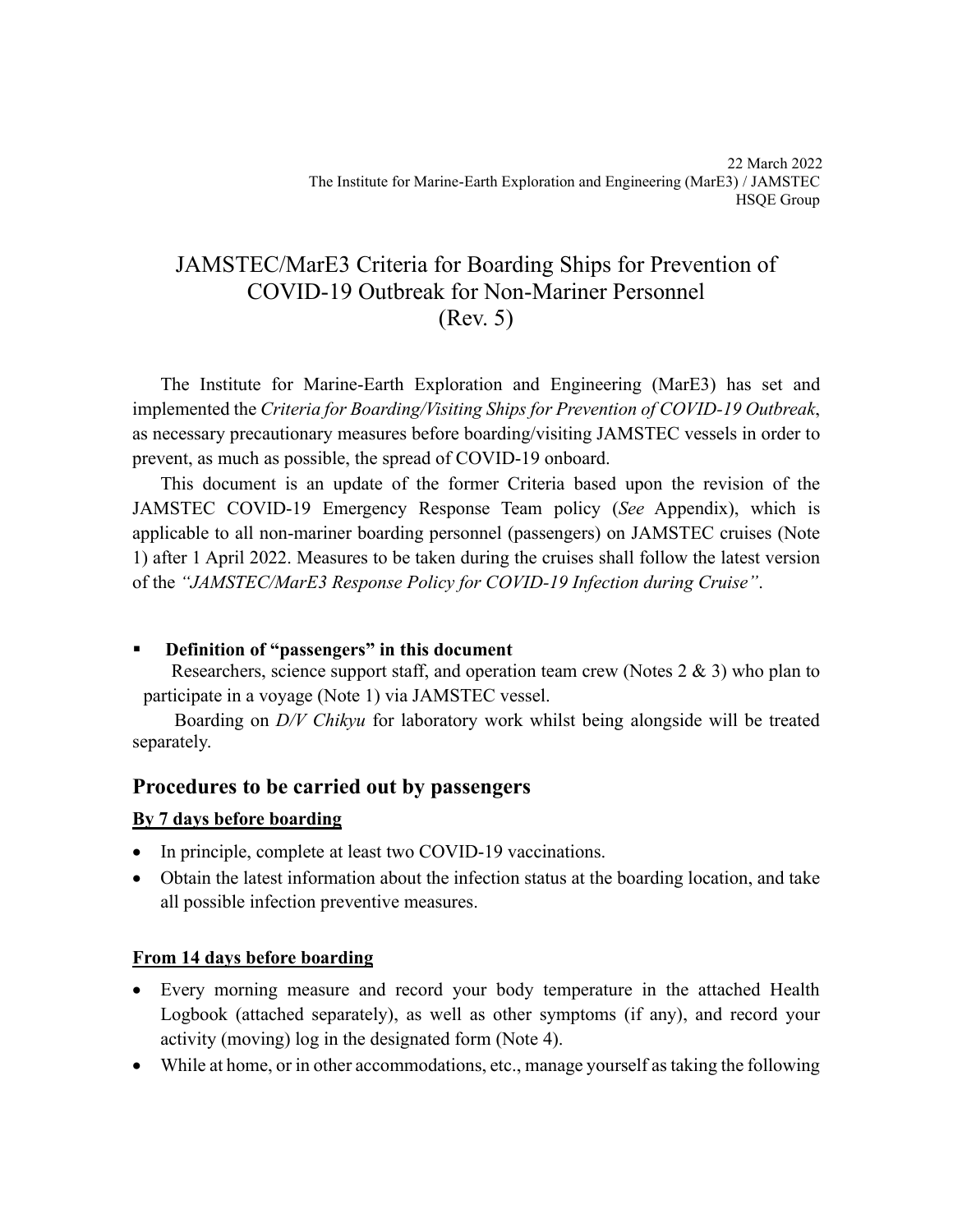infection prevention measures:

- ➢ Wear face masks and thoroughly wash and disinfect your hands. Also be careful of ventilation while indoors and infection prevention while eating.
- ➢ Avoid going out unnecessarily, and avoid going into the any of "3 close" situations as much as possible.
- $\triangleright$  If you have to use public transportation, avoid travel times and routes that are likely to be congested.
- ➢ When sharing a ride (*e.g.,* taxi), ventilate the cabin at all times.
- ➢ Avoid close contact amongst passengers in meetings and during pre-cruise onboard activities.
- If any of the symptoms listed below are observed, promptly report these findings to the MarE3 Operations Department Fleet Operations Group (Note 5) through the Coordinator (For details of the Coordinators, see at the last of this document).
	- ➢ Any breathing difficulties (dyspnea), strong fatigue (malaise) and high fever (> 37.5 ℃) including those considered to be side effects of COVID-19 vaccination.
	- $\triangleright$  Mild cold-like symptoms, such as fever (higher than his/her normal temperature even it is below 37.5 ℃) or cough continued four or more days.
	- ➢ Subjective symptoms of abnormalities in senses of taste and smell.
- If you fall into any of the cases below, immediately consult with MarE3 Operations Department Fleet Operations Group through the Coordinator (Note 5).
	- ➢ Having travelled to a country or a region (designated by the Japan Ministry of Foreign Affairs with infection disease alert level 2 or higher) within 14 days.
	- ➢ Identified as being infected with COVID-19.
	- ➢ Having a possible contact with a person who has travelled to a country or a region (designated by the Japan Ministry of Foreign Affairs with infection disease alert level 2 or higher) within 14 days.Having a possible contact with a person who has been identified as being infected with COVID-19 (two days before to seven days after the day of being infected / identified).
- In principle, install the COVID-19 COntact-COnfirming Application (COCOA), if applicable on your smartphone (the use log may be required to show).

*Ministry of Health, Labour and Welfare (MHLW) website, COCOA:* [https://www.mhlw.go.jp/stf/seisakunitsuite/bunya/cocoa\\_00007.html](https://www.mhlw.go.jp/stf/seisakunitsuite/bunya/cocoa_00007.html)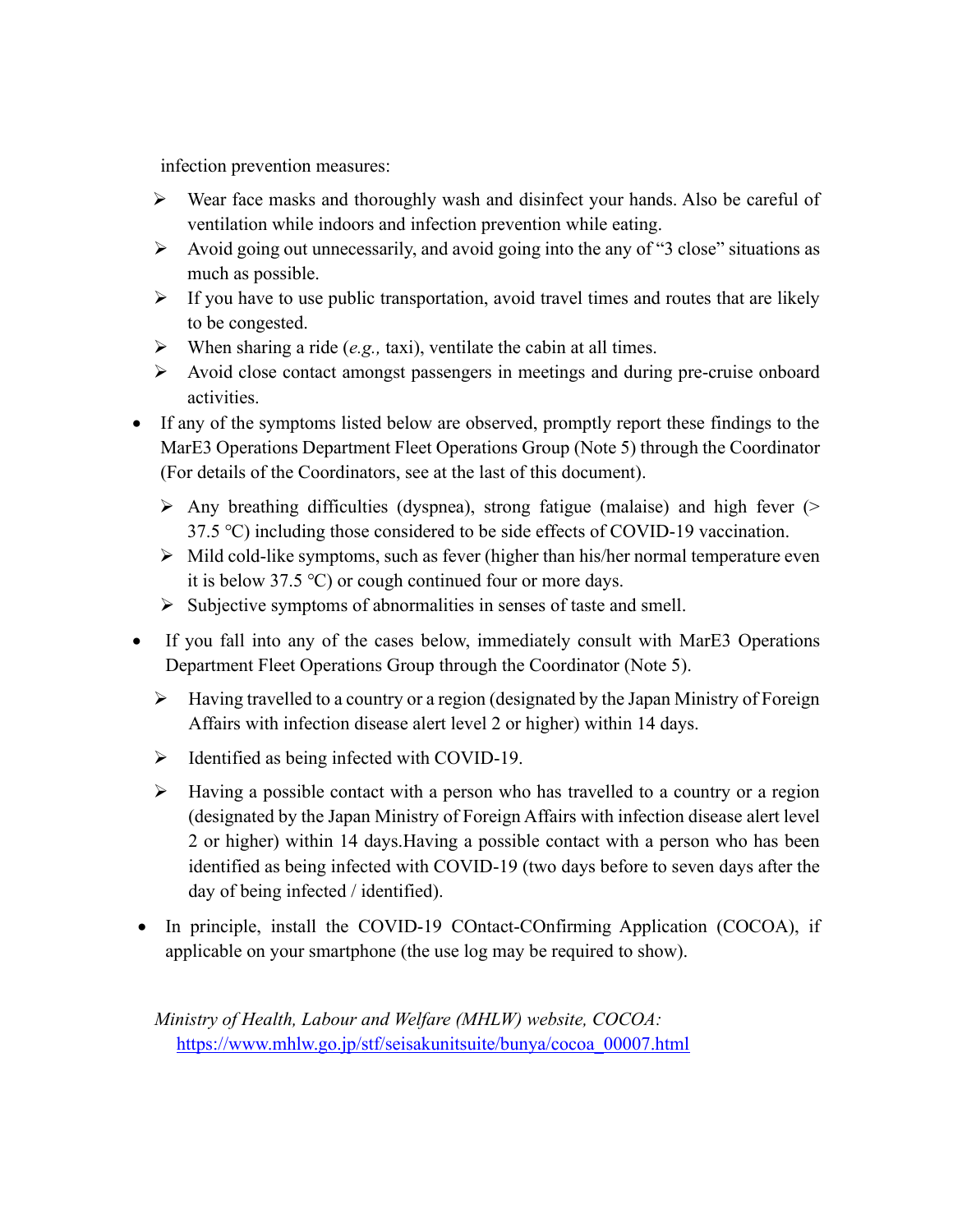#### **7 days before boarding**

- Conduct the first pre-boarding PCR testing via mail around 7 days before boarding. Take your test sample at home (in principle), and send it to the designated test institute (for details, contact MarE3 separately, *see* Note 6). Results shall be reported immediately to the Operations Department Fleet Operations Group immediately through the Coordinator (described in the later section). In case you tested positive, follow the instructions from your medical agency / public health centre.
- Move to the boarding location in time for the final pre-boarding PCR testing with taking infection preventive measures as much as possible.
- Thoroughly manage yourself to prevent infection before and after moving. Avoid eating out, and take your meals alone as much as possible (recommendations from JAMSTEC occupational health doctor).

### **3 days before boarding & the day before boarding**

- Within 72 hours to the boarding, all passengers must undergo the final pre-boarding PCR testing (for details, contact MarE3 separately, *see* Note 6). The test will be conducted at the boarding location in principle, and the result must be diagnosed by a medical doctor (Note 7).
- Submit your own Health Logbook, Activity Log and Written Oath (hereafter, Boarding Documents) to the Coordinator by 10 AM (The Written Oath declares that your behaviours during the pre-boarding period meet JAMSTEC's rules and requirements. *See* Note 8).
- The Coordinators will submit the collected boarding documents to the person in charge by noon (the Chief Scientist / Principal Investigator: to MarE3, other Coordinators: to his/her own organisation). In case MarE3 or the organisation which the Coordinator belongs to admit some concerns in your Boarding Documents, you may not be allowed to board even if you were tested as PCR negative. The Co-ordinator will notify you on the final boarding permission status (*See* Note 9 for handling of personal information).
- In case you tested positive, you will be notified the result directly from the test agency. Report it immediately to the Coordinator, your supervisor and MarE3 HSQE Group. Cancel boarding and follow the instructions from your medical agency / public health centre.

(After receiving negative result from the Coordinator, and the boarding permission is issued, passengers move onboard and follow onboard rules thereafter).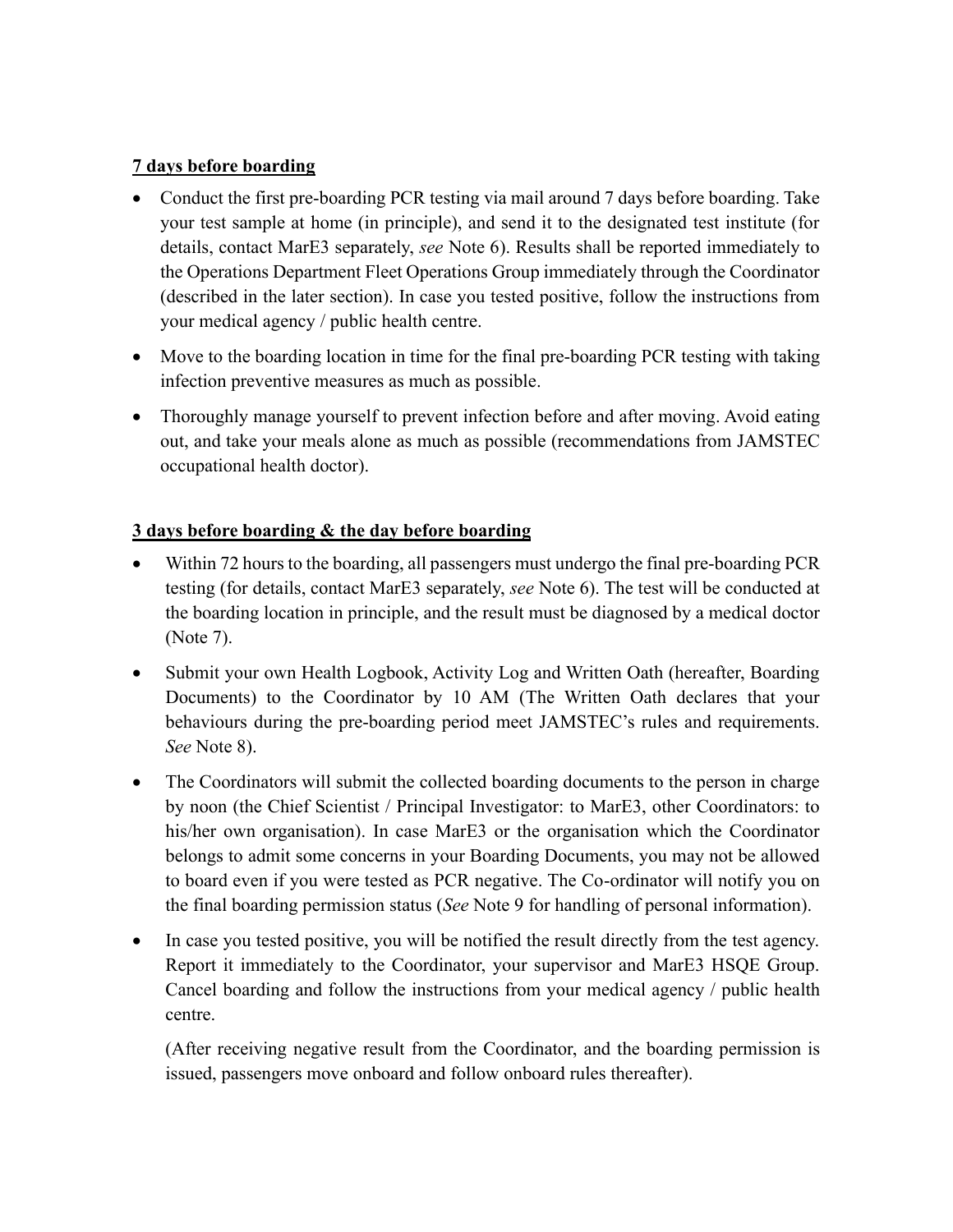#### **At time of boarding**

- Thoroughly perform hand disinfection at the gangway when boarding. Masks are required daily wear throughout the cruise. Provide your own body temperature measuring device, towels, a cup and a water bottle for personal use during the cruise (Note 10).
- Immediately after boarding, the principal researcher/chief scientist will take measures to prevent infection on the ship, and keep the passengers informed.

**The above standards may change based on the policies of the administrative agencies and JAMSTEC in the future. In addition, the above standards will remain effective until a new revised standard is issued or an instruction to cancel application is issued. If you have any questions, please contact the appropriate department of MarE3 through the Coordinator** *(See below)***.**

#### **Coordinator:**

| Chief Scientist/Principal Investigator | For Boarding Researchers (Incl. subcontractors) |
|----------------------------------------|-------------------------------------------------|
| Person in charge of NME                | For NME personnel (Incl. subcontractors)        |
| Person in charge of MWJ                | For MWJ personnel (Incl. subcontractors)        |
| Person in charge of MOL Marine $\&$    | For MOL Marine & Engineering personnel          |
| Engineering                            | (Incl. subcontractors)                          |
| <b>JAMSTEC MarE3 Operations</b>        | For JAMSTEC members (excluding JAMSTEC          |
| Department Fleet Operations Group      | Boarding Researchers and Hakuho-maru            |
|                                        | sailors/crew) and JAMSTEC                       |
|                                        | subcontractors/agents, public relations         |
|                                        | <b>JAMSTEC</b>                                  |
| Person in charge of Hakuho-maru        | For Hakuho-maru sailors/crew                    |

MarE3 Operations Department Fleet Operations Group Contact (common for each ship): [mare3-fleetops-kikan@jamstec.go.jp](mailto:mare3-fleetops-kikan@jamstec.go.jp)

For questions about pre-boarding PCR test

Vaccination and first pre-boarding PCR test: MarE3 Operations Dept.

[mare3-fleetops-kikan@jamstec.go.jp](mailto:mare3-fleetops-kikan@jamstec.go.jp)

Final pre-boarding PCR test: MarE3 HSQE Group [mare3-hsqe@jamstec.go.jp](mailto:%20mare3-hsqe@jamstec.go.jp)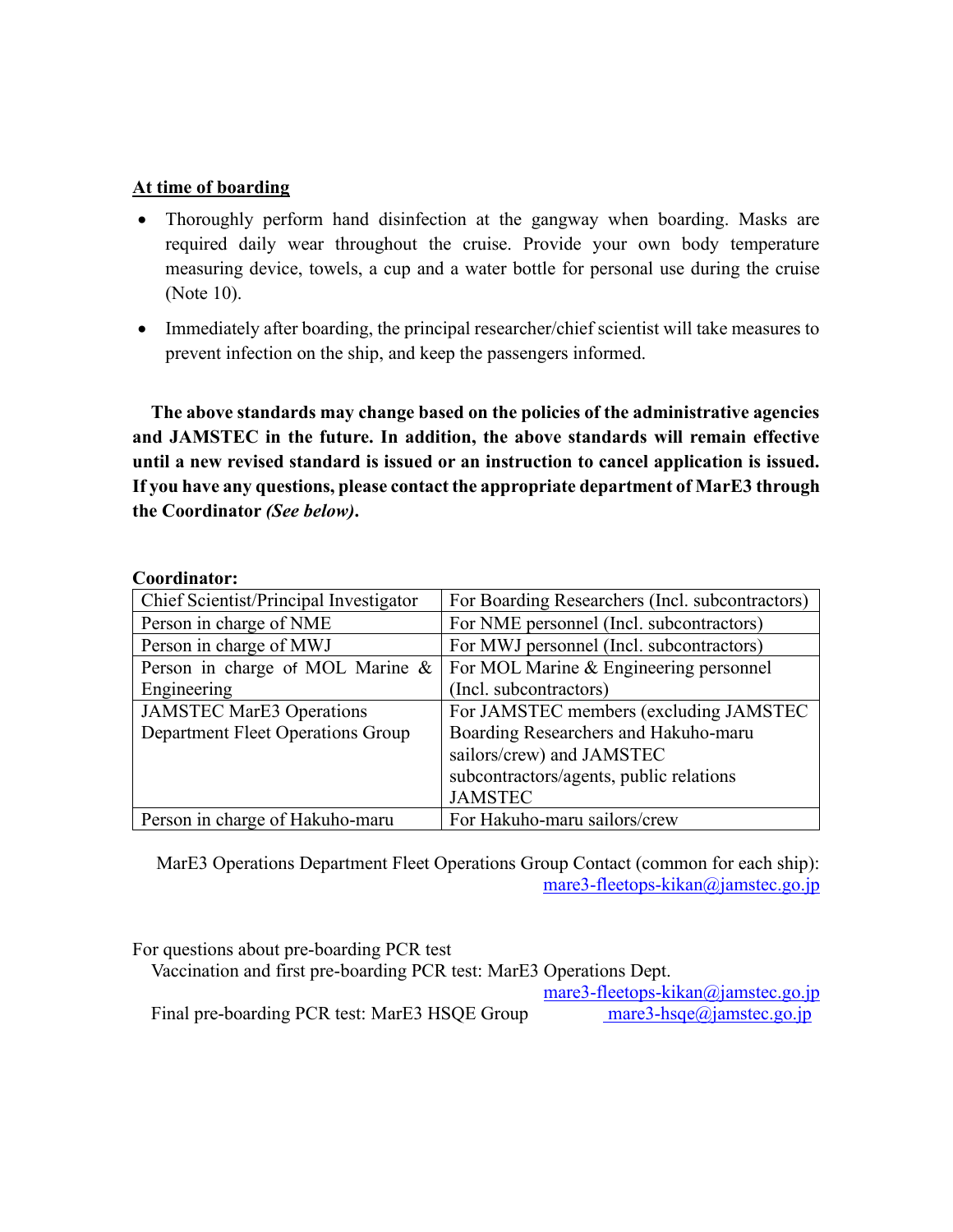#### **Notes**

1) Regarding "cruises by JAMSTEC vessels" in this document

As a general rule, all passengers who participate in the JAMSTEC cruise (performance confirmation test cruises are treated separately) shall undergo at least two times of vaccination in principle, and two times of PCR testing.

In addition to the above, if the ship goes beyond a four-day travel distance from Japanese port, five days pre-boarding quarantine in a hotel at the boarding location is required (self-quarantine at home is permitted to a passenger who lives by oneself in the vicinity of the port of embarkation). After taking and dispatching the first pre-boarding PCR testing sample, move to the boarding location with taking infection preventive measures as much as possible, then quarantine yourself. During the quarantine period, minimise contact with others, avoid moving and eating out, and eat your meals alone in your hotel room. A passenger who boards at the foreign port shall consult with the MarE3 Operations Department through the Coordinator in advance.

The number of passengers may be reduced in order to secure at least one cabin per suspected infection individual to maintain quarantine aboard.

- 2) This assumes personnel other than seafarers. Operation crew are legally mariners; however, they are categorised as "passengers" here as taking their working conditions into consideration. Engineers and technicians hired by a researcher are categorised as "researchers".
- 3) Those who belongs to the "high-risk categories" listed below are not allowed to board cruise moves beyond a 4-day travel distance (except for the boarding while the ship is alongside).
	- Elderly people (70 years old or older)
	- Those who have basic illness such as listed below:
		- ➢ Diabetes (fasting blood glucose level 150 mg/dL or more, with or without oral treatment, HbA1c is less than 7.0%, in principle permitted)
		- ➢ Chronic heart failure (diagnosed and treated internally)
		- ➢ Chronic lung disease (COPD, interstitial pneumonia, etc.)
	- Those who are undergoing dialysis, or those who are using immunosuppressants or anticancer agents.

*cf. Current status of COVID-19 and responses of MHLW* [https://www.mhlw.go.jp/stf/covid-19/kokunainohasseijoukyou\\_00006.html](https://www.mhlw.go.jp/stf/covid-19/kokunainohasseijoukyou_00006.html)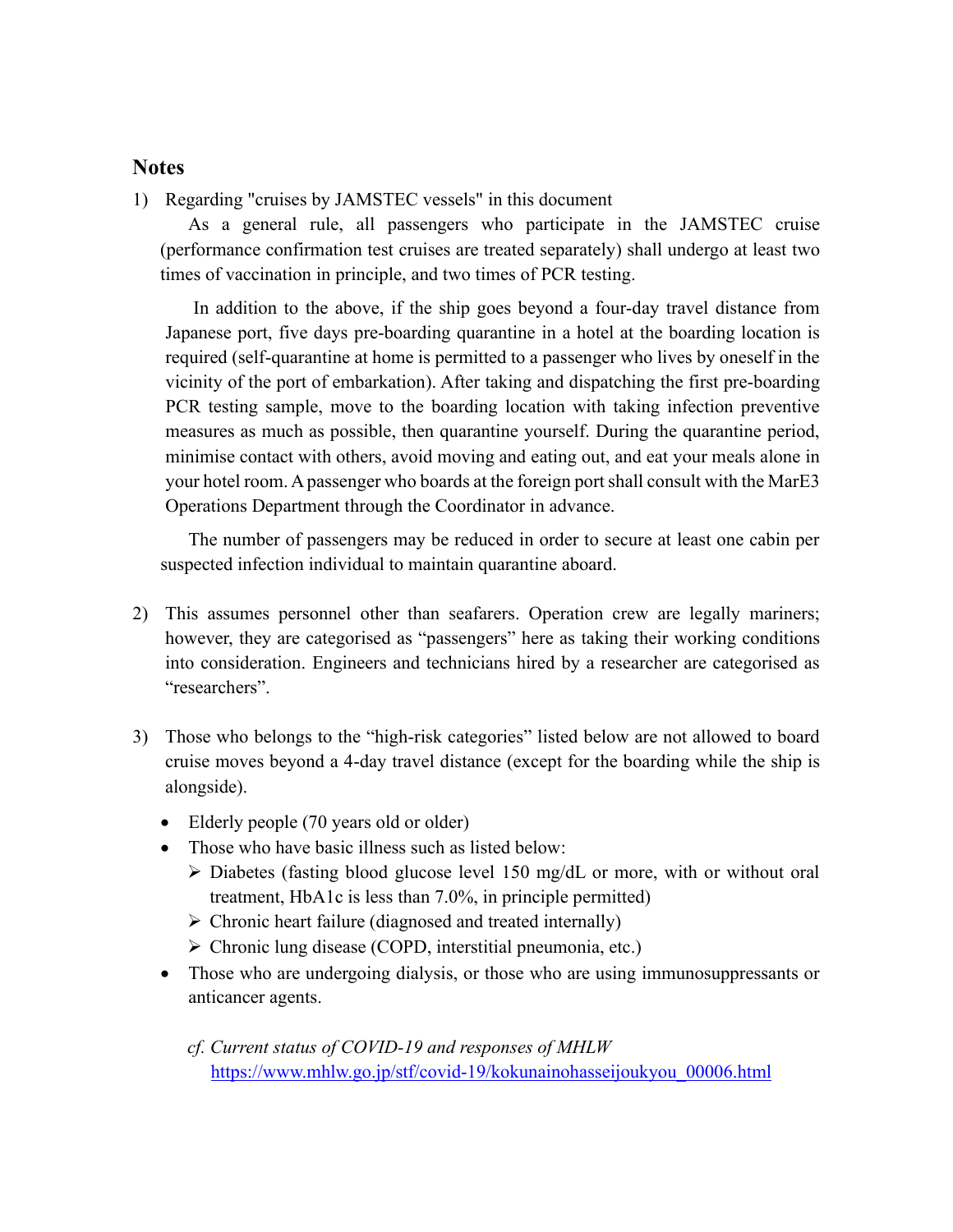4) Examples of the symptoms that should be recorded in the Health Logbook (use designated form): Breathing difficulties (dyspnea), headache, strong fatigue (malaise), and abnormalities in sense of taste and smell.

The Activity Log will be utilised to check of your self-management status during the pre-boarding period and to provide information of your activities to the Public Health Centre in the event of a positive test. For this purpose, you are required to record your daily activities before and during being aboard.

Note that the day of boarding is counted as "Day 0" in Health / Activity Logs.

- 5) Upon receiving the report from the passenger, the MarE3 Operations Department will determine availability of the final pre-boarding PCR testing. In case of having a report after sampling for the first pre-boarding PCR testing, conduct another PCR testing (at the passenger's cost) and submit the result to the Fleet Operations Group through the Coordinator by the noon of the day before the final pre-boarding PCR test.
	- $\div$  High fever (> 37.5 °C), chill or headache WITHOUT any other cold-like symptoms such as cough, pain in the throat and breathing difficulty within three days after COVID-19 vaccination (the day of vaccination and two days after that) are likely to be side-effects of vaccination. In such a case, an additional PCR testing before the final pre-boarding PCR test will not be required.
- 6) PCR test implementation for non-mariner personnel
	- MarE3 will contact you regarding the specific location, timing, method and conditions for exemption of PCR testing.
	- The first pre-boarding tests, managed by the Operations Department, are conducted via mail around 7 days before boarding. Diagnosis of the result by a medical doctor is not mandatory. The final pre-boarding test managed by the HSQE Group is conducted within 72 hours to the boarding at the port of embarkation in principle, which requires a medical doctor's diagnosis (Note 7).
	- In the event that scheduled boarding scientists test positive, all should have a nominated designated replacement described in the Implementation Manual, to include the Chief Scientist/Principal Investigator, if possible. Stand-by Deputy Chief Scientists / Principal Investigators can be chosen from the science party members (including stand-bys). All nominated replacement personnel are required to follow all pre-boarding requirements (submission of the Boarding Documents and PCR test, etc.).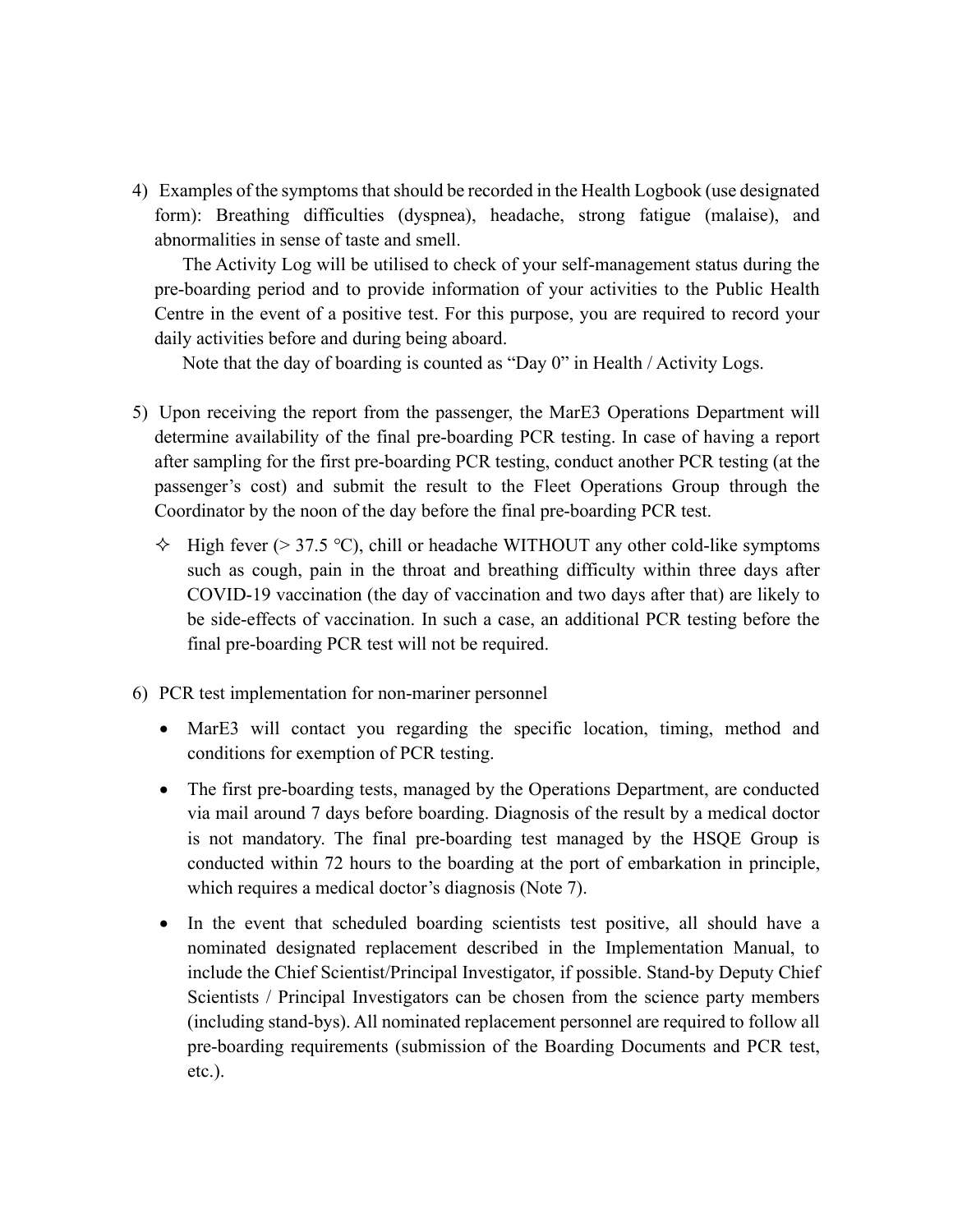- If the student supervisor tests positive for COVID-19 and is barred from boarding. In the case of undergraduate students: Boarding is not permitted unless a researcher from the same laboratory has been assigned as a substitute supervisor. In the case of graduate students: Boarding is permitted only if a pre-nominated substitute supervisor boards the vessel.
- Passengers who plan to be onboard continuously, on to the next cruise, shall comply with the behavioural rules of the ship.
- In principle, the inspection costs for passengers who require PCR inspection will be borne by JAMSTEC.
- After the PCR inspection, visiting and overnight stay on the ship is not possible in principle until the inspection result is obtained.
- Treatment via antigen test conducted at airports, etc., will be decided by MarE3 according to the national guidelines.
- 7) PCR testing with a medical doctor's diagnosis

There are some descriptions on the MHLW website about differences of PCR testing with and without a medical doctor's diagnosis.

- The negative test result itself does not automatically mean that you are not infected unless it was diagnosed by a medical doctor.
- In case you are diagnosed as being infected by a medical doctor, the doctor shall report it to the public health centre based on the Infectious Disease Law.
- *cf. MHLW: "About PCR testing with one's own expense" (in Japanese)* [https://www.mhlw.go.jp/stf/seisakunitsuite/bunya/0000121431\\_00199.html](https://www.mhlw.go.jp/stf/seisakunitsuite/bunya/0000121431_00199.html)
- *List of test facilities that provide PCR testing with one's own expense (in Japanese)* [https://www.mhlw.go.jp/stf/seisakunitsuite/bunya/kenkou\\_iryou/covid19](https://www.mhlw.go.jp/stf/seisakunitsuite/bunya/kenkou_iryou/covid19-jihikensa_00001.html) [jihikensa\\_00001.html](https://www.mhlw.go.jp/stf/seisakunitsuite/bunya/kenkou_iryou/covid19-jihikensa_00001.html)
- 8) The document can be typed (signature is not required).
- 9) Collected personal information is used only for the purpose of research cruises. Its use shall be limited under the control of the Coordinators of MarE3 and each organisation.
- 10) If necessary, bring your own antiseptics and personal beverages, as needed.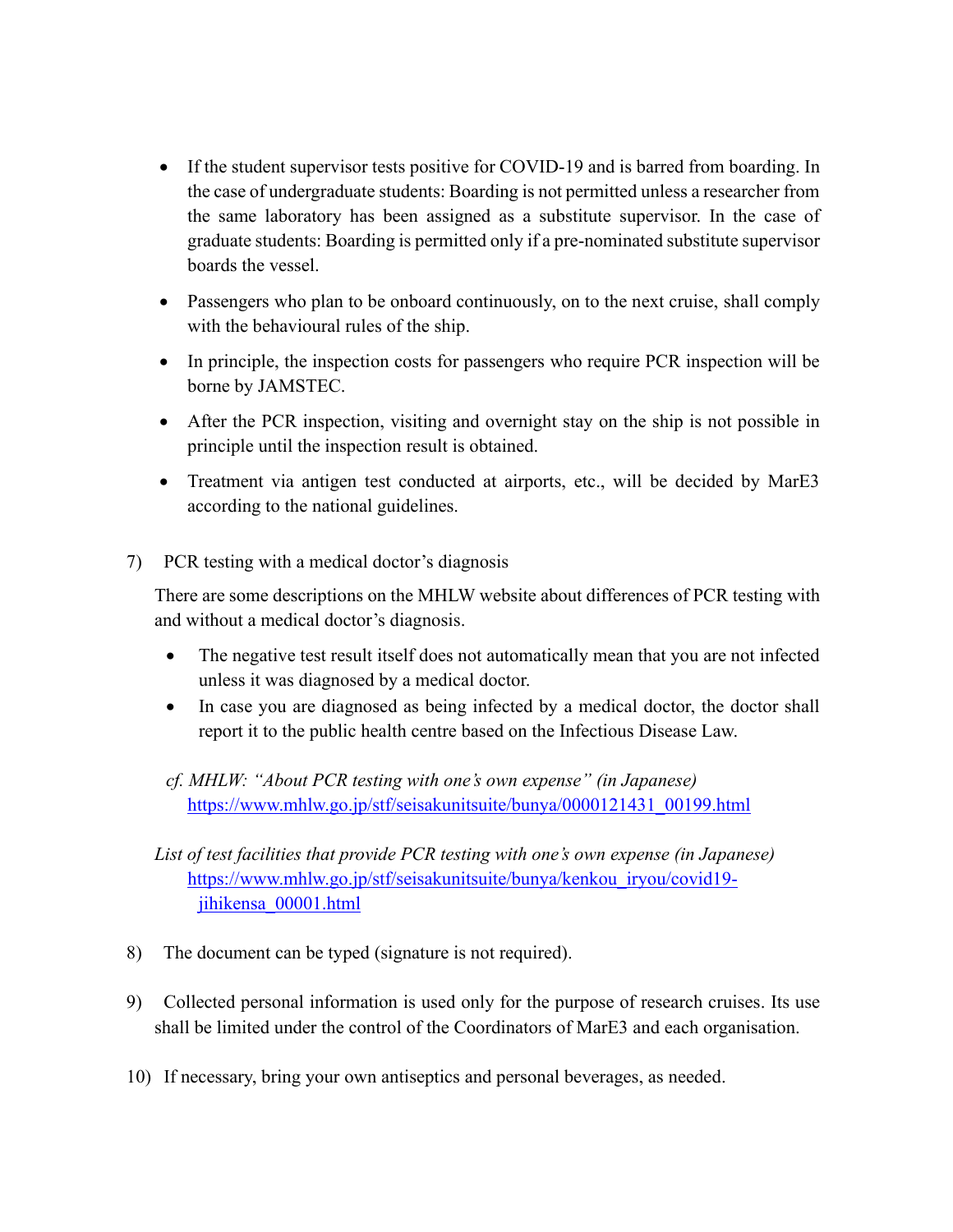Appendix

#### **Policy for ship operation in respond to COVID-19 [Rev. 2]**

 Upon receiving the governmental policy of "Semi-emergency coronavirus measures" issued as a counter measure to the rapid increase of COVID-19 (omicron variant) infection on 21 January 2022, JAMSTEC revised the "*Policy for ship operation in respond to COVID-19*", in which five-days pre-boarding self-quarantine (Bubble-method) at the boarding location was required in addition to the two times of PCR testing.

 This governmental policy was removed on 21 March 2022. In addition, a COVID-19 oral drug was installed onboard the all JAMSTEC vessels, and remote prescription based on the doctor's diagnosis has become possible. In respond to these changes of situation, we removed the five-days pre-boarding self-quarantine for cruises within a four-day travel distance from Japanese ports, and PCR testing for passengers who plan to be onboard continuously on the next cruise. Hereafter, research cruises shall be conducted as following the new policies described below to minimise the risk of infection as much as possible.

 An outbreak of COVID-19 positive case onboard will cause a suspension of the cruise that spoils research opportunities of the boarding scientists. All boarding personnel should mind it and be requested to pay sufficient attention for infection prevention.

#### **New policies in regard to ship operations**

- 1. In principle, only personnel who completed two rounds of vaccination are allowed to participate in the cruise.
- 2. All personnel shall undergo vaccination and two pre-boarding PCR tests (around one week to the boarding and 72 hours within boarding), and follow the latest Boarding Criteria to manage one's health conditions.

First issued on 13 September 2021 Revised on 1 February 2022 22 March 2022

JAMSTEC COVID-19 Emergency Response Team Team Leader: Matsunaga, Tadashi (President)